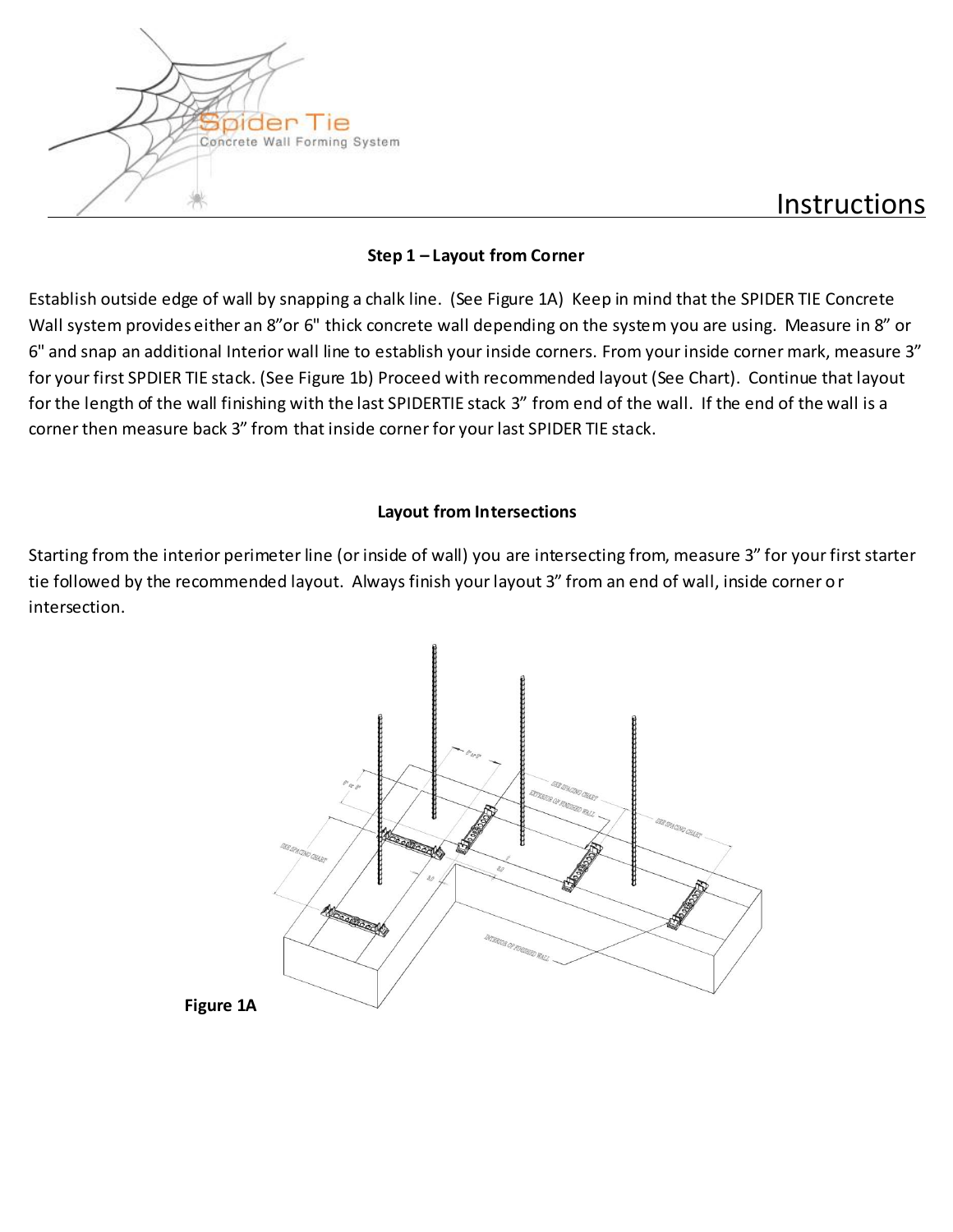#### **Step 2 – Placement of Starter Tie**

Near both ends along the side of the Starter Tie, you will see a notch. (See Figure 2A) align notch of Starter Tie on your outside perimeter chalk line. This notch represents outside of finish concrete wall. At the same time center all Starter Ties on layout marks. (See Figure 1A) Place a 1 ½"concrete nail in the center hole of the Starter Tie and nail to concrete footing. If an additional nail is needed you may again place a 1 1/2" concrete nail anywhere along the interior portion of the Starter Tie to secure properly. Be sure to keep all Starter Ties perpendicular to chalk line. This will make it easier when it comes time to place plywood panels.

#### **Figure 2**

# **Step 3 – Placement of First Course of SPIDER TIES**

Snap one SPIDER TIE into each Starter Tie. Then place your first course of required rebar\*. Your first course of rebar will sit approximately 2" off of the footing (See Figure 4)

\*Depending on local code you may need to elevate your first course of rebar by tying it off to your vertical bars at the desired height. **Figure 3**

**NOTE: 'Always consult your structural engineer before starting. Structural Engineer should determine the recommended sizing and spacing of rebar. Spider Tie assumes no responsibility for any structural design and or failure of concrete wall do to inadequate reinforcement**

#### **Step 4 – Building SPIDER TIE Stacks**

Depending on the spacing of your horizontal rebar, pre-assemble the appropriate number of SPIDER TIES together to achieve the desired spacing. For example: Each SPIDER TIE represents 6" of vertical spacing. If your rebar spacing is 24" apart, you would pre snap four SPIDER TIES together. If your horizontal spacing is 18" apart, you would pre snap three pieces together and so on.\* Connect your pre assembled sections to the first course of SPIDER TIES followed with your next course of rebar. Repeat until you reach your finished wall height. Do not exceed 4' in height until you have fully attached your first level of plywood\*\*. After fully attaching the first 4' level of plywood you may continue building





your SPIDER TIE stacks to the desired level or until you have reached 8'in height\*\*. **Figure 4**  Again fully attach the next row of plywood before continuing on. (For walls exceeding 4' in height see recommended suggestions for additional support) You may stop your stack of SPIDER TIE within 5" from the top of your wall.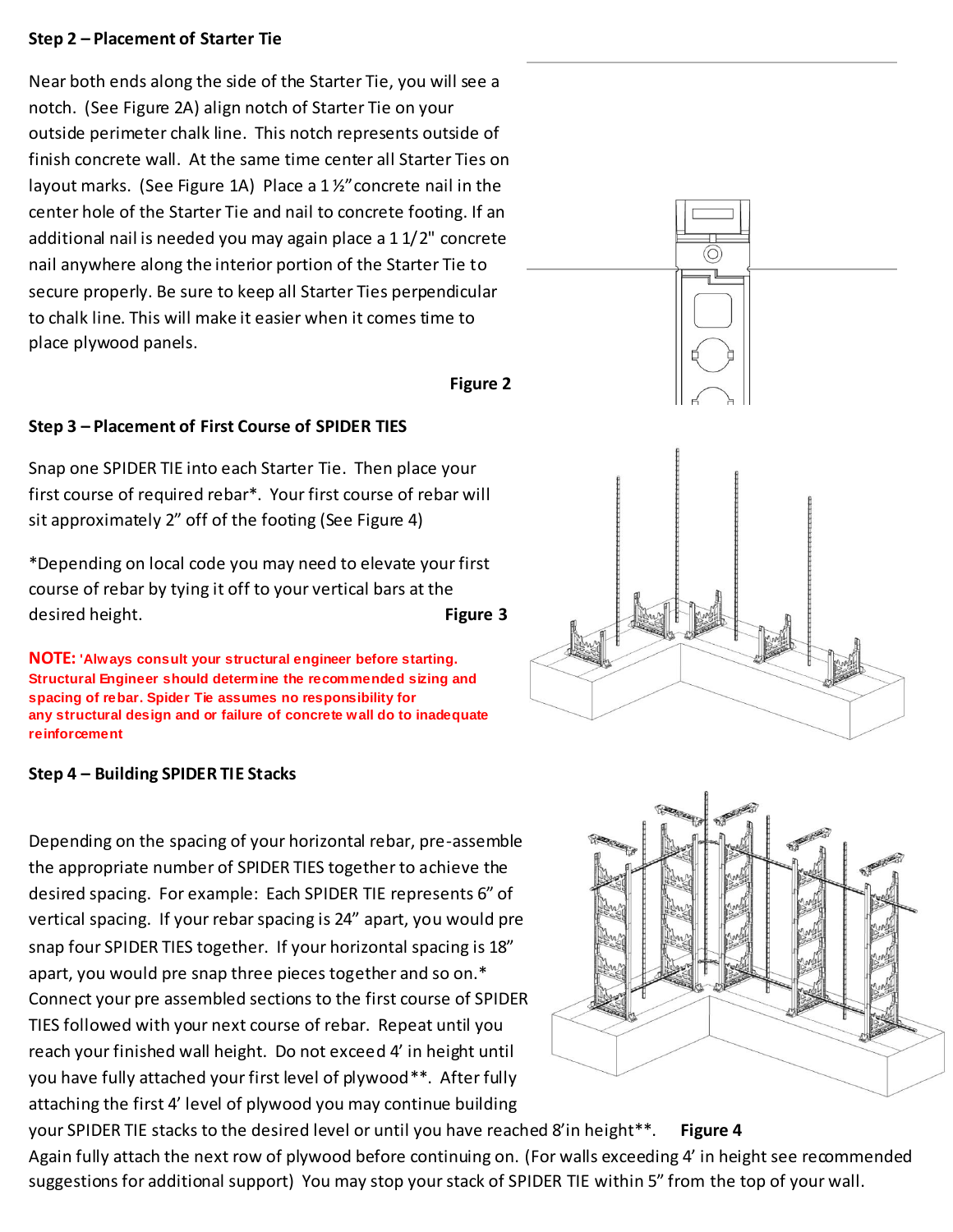\*Any dimension between the six inch intervals you will need to fasten horizontal bars to your vertical bars for the desired height.

\*\* The alignment tool is designed to be used in 4' intervals. If you are not using the alignment tool you should still fasten all plywood in 4' intervals to insure proper attachment.

#### **Step 5 – Plywood Placement**

To achieve maximum support from your SPIDER TIE SYSTEM, it is very important to fasten screws in the right location. Notice that the screw flange is thicker near the lower section of the SPIDER TIE. Fastening the screws there will give you twice the holding power. (See figure 5A for screw locations). The easiest way to achieve this consistently is using the SPIDER TIE Alignment tool (See Figure 5B). This tool holds the SPIDER TIE stack securely while locating the optimum screw locations. Using a #10 x 1 %" round washer head coarse thread screw, set the torque control on your drill so as not to over tighten the screw causing it to strip the screw flange (The best type of cordless drill to use is an "impact driver") . Keep in mind the key to maintaining optimum support is the threads ability to grip the SPIDER TIE screw flange. Screw 1 screw into each Spider Tie. Do this on both sides of your forms. "Snugging" **Figure 5A** the screw to the plywood panel is all that is needed.

**Caution:** Do not skip or omit any screw locations. Double check all screw placements before concrete placement. Make sure there are no gaps between your SPIDER TIE stacks and the plywood.

It is recommended that your butt joints do not land on a SPIDER TIE stack. All butt joints should land in between stacks. Bridge all joints with an additional 6" wide piece of scrap plywood. Place a vertical row of screws 6" on center on each side of joint (see figure 5C)







 **Figure 5B**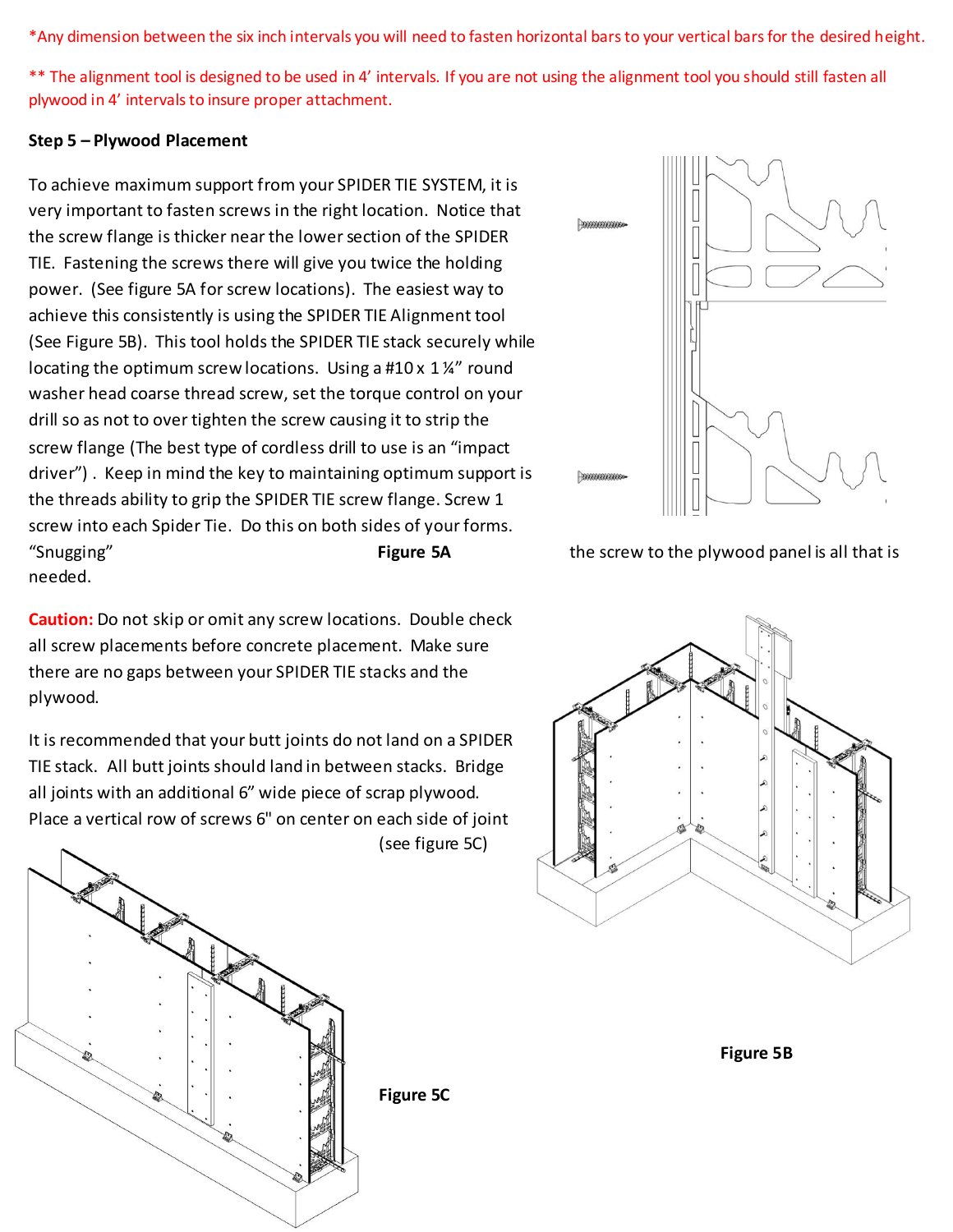#### **Step 6 – Finish Ties**

Place Starter Ties upside down onto the top edge of your plywood panels. These will temporarily serve as your finish ties. Place them approximately 2' apart. (See Figure 5B) On the 8" starter tie you will notice a pair of 5/8" diameter holes and a pair of ½" diameter holes. These holes may be used for anchor bolt placement (See Figure 6). For the 8" walls the outer holes are center line placement for 2 x 4 plates and the inner holes are center line placement for 2 x 6 plates. For the 6" walls both holes are center line of a 2X4. You will achieve perfect placement for anchor bolts every time. Secure all finish ties with screws. You may reuse these starter ties on your next project.



**Figure 6**

# **Step 7 – Supporting Details**

**Outside Corners:** The easiest way to provide support for outside corners is to run one of the panels long. Attach a 2x4 to both intersecting panels using a min. of 2 ½" deck screws at 6" o.c. (See Figure 7A)

Another way to support an outside corner is to wrap the corner with  $2 - 2x4$ 's using a min. of 2 $\frac{1}{2}$ " deck screw at 6 o.c. (See Figure 7B)

**Inside Corners:** No additional support is needed up to 3' in height. For any corners taller than 3', invert the outside corner detail found in Figure 7B and fasten to inside corner.

**End Walls & Jumps:** Measure the width from outside to outside of forms, cut a piece of plywood at least 3" wider. Attach a 2x4 securely to each edge and fasten to end of form using a min. of  $2\frac{1}{2}$ deck screw at 6" o.c. (See Figure 7C)

**Supports:** Fasten 2 – 2x4's together and secure to the face of the upper section of form to ensure a straight wall. (See Figure 7B) Provide bracing with 2x4 to keep top of wall straight and secure during concrete placement.

(For walls over 4' or in height additional bracing will be required to keep the forms straight and plumb. see manufacture for a recommended suggestion of additional support.)



**Figure 7A**

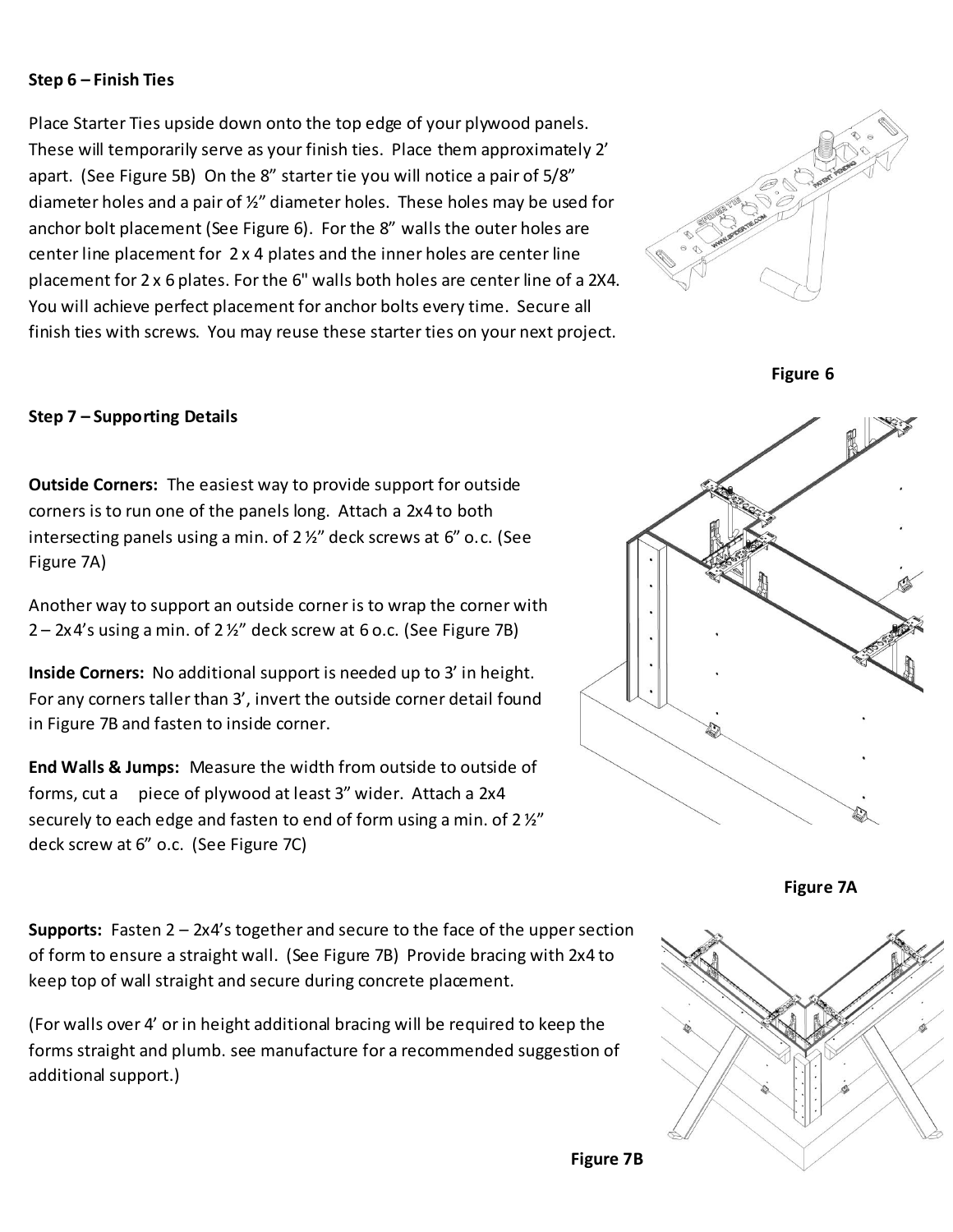**Whalers:** Recommend for walls for 3' or higher or if you are using a boom pump to place concrete\*. The simplest form of whaler is a "lag whaler". (See Figure 7D) Using a 5/16 x 15" screw\*\* simply pass the lag whaler screw all the way through the 2x4 whaler on one side of the form through to the 2x4 whaler on the other side of the form. Be careful not to over tighten. This may cause a pinching to the forms. Place your lag whaler screw approximately 3'- 4'on center.

These lag whaler screws may be used in problem areas that may occur during the pour due to defective plywood or improper support. Place a 2x4 block approximately 16" long on both sides of the wall. Using a low rpm 1/2 drill motor, screw the lag whaler screw through both sides of the forms and slowly cinch the forms back to the proper spacing.

**Caution:** Be sure to remove these lag whaler screws as soon as possible (wait no longer than 3 hours) from concrete wall. They should easily back out while concrete is still green. Failure to remove these screws within the recommended time period may complicate form removal.

\*Boom pumps add increased pressure to forms because the concrete is falling from such great heights. We recommend that you reduce the last section of hose to a 2 ½" line and pour a pea gravel or chip mix. Some batch plants call this a 50/50 mix. This is done so as not to clog the  $2\frac{1}{2}$  line.

\*\*The screws are available through SPIDER TIE and may be purchased on line or by calling (435) 752-3950. **Figure 7C**





 **Figure 7D**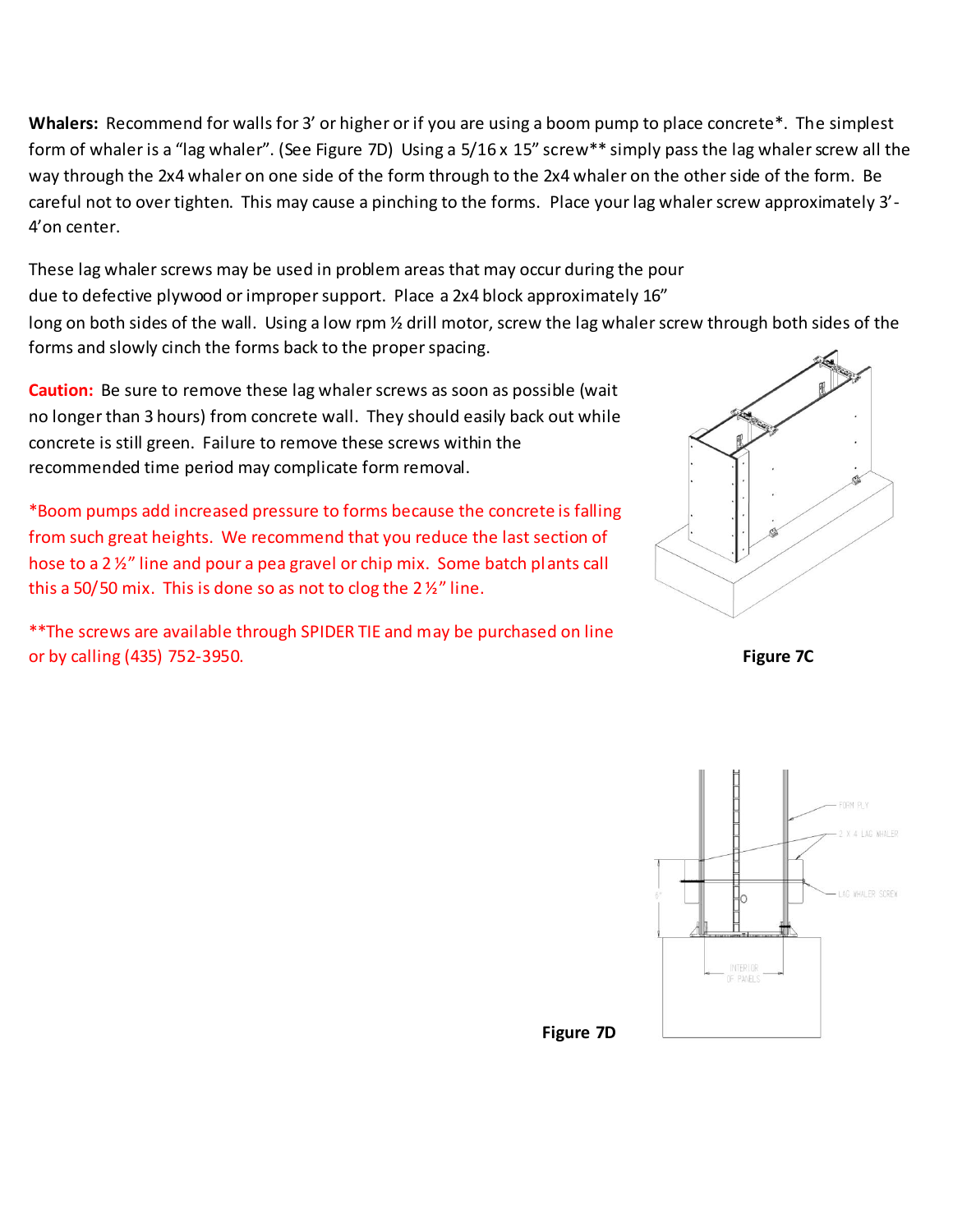# **Step8–Covering Exposed SPIDERTIES**

This process is much like taping a drywall joint. Using a self adhesive fiberglass mesh tape, apply evenly over the length of exposed screw flange. Thoroughly coat mesh tape using an E.I.F.S. Basecoat product\*. This will provide a bridge over the SPIDER TIES providing a surface that you may plaster over or apply water proofing to. Allow base coat to dry thoroughly before applying any additional coatings.

\*Dryvit, Parex, Synergy, and Finestone are just some of the companies that you may find this product.



 **Figure 8**

# **Quantity Chart**

| Ply              | 1'         | 1'6''     | $2^{\prime}$ | 2'6''      | 3'         | 3'6''      | 4          |
|------------------|------------|-----------|--------------|------------|------------|------------|------------|
| <b>Thickness</b> |            |           |              |            |            |            |            |
|                  | 1@         | 2@        | 3@           | 4@18" o.c. | 5@         | 6@         | 7@         |
| 7/16             | 24" o.c.   | $24"$ o.c | 18" o.c.     |            | $16"$ o.c. | $12"$ o.c. | $12"$ o.c. |
|                  | 1@         | 2@        | 3@           | 4@18" o.c. | 5@         | 6@         | 7@         |
| $\frac{1}{2}$    | 24" o.c.   | $24"$ o.c | 18" o.c.     |            | $16"$ o.c. | $12"$ o.c. | $12"$ o.c. |
|                  | 1@         | 2@        | 3@           | 4@         | 5@         | 6@         | 7@         |
| 9/16             | 24" o.c.   | $24"$ o.c | 24" o.c.     | $18"$ o.c. | 18" o.c.   | $16"$ o.c. | $16"$ o.c. |
|                  | 1@         | 2@        | 3@           | 4@         | 5@         | 6@         | 7@         |
| 5/8              | 24" o.c.   | $24"$ o.c | 24" o.c.     | $18"$ o.c. | $18"$ o.c. | $16"$ o.c. | $16"$ o.c. |
|                  | 1@         | 2@        | 3@           | 4@         | 5@         | 6@         | 7@         |
| 11/16            | $24"$ o.c. | $24"$ o.c | 24" o.c.     | $24"$ o.c. | 24" o.c.   | 24" o.c.   | 24" o.c.   |
|                  | 1@         | 2@        | 3@           | 4@         | 5@         | 6@         | 7@         |
| ¾                | 24" o.c.   | $24"$ o.c | 24" o.c.     | 24" o.c.   | 24" o.c.   | $24"$ o.c. | 24" o.c.   |

#### **Wall Height**

#### **Concrete Placement**

There are several traditional methods of concrete placement that can be used with the SPIDER TIE System.

- ▶ Concrete Pump (different types of pumps: Grout Pump or also known as a Line Pump, Boom Pump)
- ▶ Crane and Bucket
- ▶ Conveyor Belt
- Direct Off Truck Chute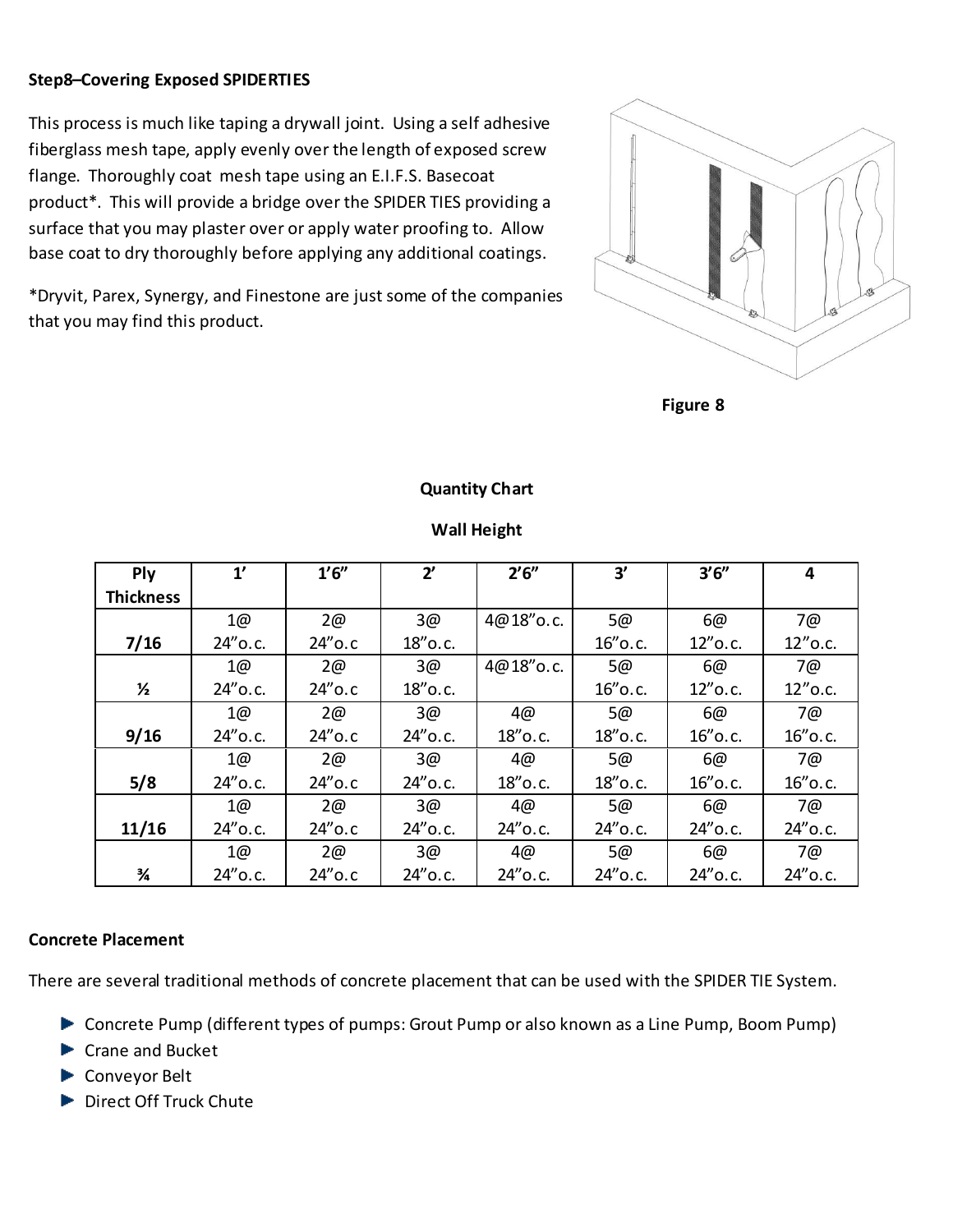Practice in the field has shown that often the easiest method for placing concrete is with a concrete pump. When using a concrete "Boom" pump, it is recommended to introduce a reducer (2 %"-3") into the hose length, and also to attach double 90° elbow where the flexible hose meets the steel tube. Both attachments will reduce the velocity of the concrete as it is dropped into the forms.

When placing concrete in the SPIDER TIE form system, it is recommended to utilize a 2½"-3" flexible hose for ease of concrete placement.

The speed of concrete placement has many variables that must be considered prior to initiating the filling of the SPIDER TIE form cavity. For example; the linear length of wall, temperature, consistency of concrete mix, height of wall, thickness and type of plywood, and cement content.

Furthermore, the placement rate will vary with the method being utilized to fill the forms. Concrete pour rates shall not exceed the following limitations as set out by the standards of the American Concrete Institute. Pour rates in the following table reflect a 2:1 safety factor as suggested by the ACI. The rates assume a normal density  $(150p\,cf[2400kg/m^3]$  or less).

| Temperature ${}^{\circ}$ F ( ${}^{\circ}$ C) | Feet/Hour(mm/hour) |
|----------------------------------------------|--------------------|
| $40^{\circ}$ ( $^{\circ}4$ )                 | 2.2(670mm)         |
| $50^{\circ}$ ( $^{\circ}10$ )                | 2.75(840mm)        |
| $60^{\circ}$ ( $^{\circ}$ 15)                | 3.03(920)          |
| $70^{\circ}$ ( $^{\circ}21$ )                | 3.85(1170mm)       |
| $80^{\circ}$ (°27)                           | 4.41340mm)         |
| $90^{\circ}$ ( $932$ )                       | 4.95(1510mm)       |

Concrete placement should begin by placing concrete below the window and door openings such that when the remainder of the wall is filled, a void is not created below the opening. Following placement below the openings, the installer should move to the top of the wall and begin placing concrete in other remainder of the walls starting beside a window opening or not closer that 2'(600mm) to a corner and working around the building in lifts. The lift height is not to exceed 3 feet (1m). (e.g. – For a 9 foot wall, you would pour continuously by moving around the building 3 times, pouring concrete in 3 foot high lifts each time. Be sure that the previous lift has begun to set up and the hydraulic pressure is no long present)

During concrete placement, the installer is directed to monitor the alignment of the wall relative to the string line installed prior to concrete placement. Regular monitoring will make the job of final alignment much simpler following concrete placement. Regular monitoring will make the job of final alignment much simpler following concrete placement.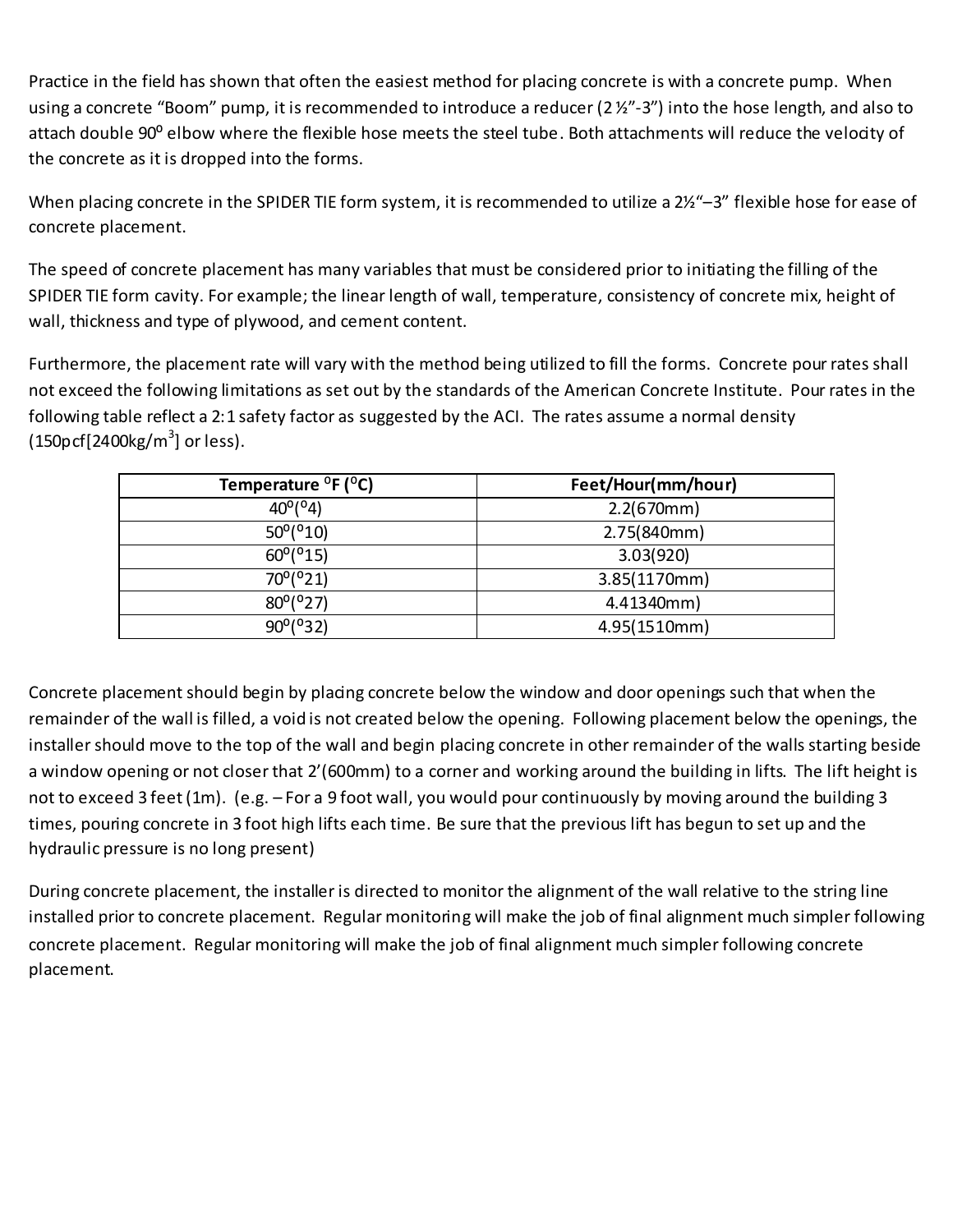# **Concrete Specifications**

# **To ensure that the proper concrete mix is being used, consult your local building department and/or engineer of record for permissible concrete compressive strengths.**

Concrete which is to be placed in SPIDER TIE forms must incorporate the following:

- 1. Maximum aggregate size is ¾" (20mm). However, with the addition of reinforcing steel, the working space within the form unit is limited and a large aggregate will require greater care to ensure proper placement.
- 2. The recommended aggregate size when using the 6"(160mm) forms is 3/8"(20mm), or½" (13mm), depending on quantity of reinforcing to be placed in the wall.
- 3. The recommended aggregate size when using the 8"(200mm) form is ¾"(20mm), or½"(13mm).
- 4. A slump of 5 1/2"–6 1/2" (124–150mm) is desirable. However, increased workability of the concrete mix is achievable so long as the water to cement ratio is not affected. Consult your concrete supplier.

The following considerations represent good building practice and should be adhered to with any concrete work and can be utilized or set aside at the sole discretions of the designer:

- 1. The contractor must ensure that the concrete producer is providing a product which meets the requirement of the local building code and/or that specified in site specific design.
- 2. Minimum compressive strength of the concrete shall be as required by code or specification with the compressive strength being measured at 28 days unless otherwise specified.
- 3. The water / cement ration must be less than 0.60.
- 4. Use type 10 (type 1 in USA) normal Portland Cement unless otherwise specified. Supplementary cementing materials can be incorporated into the mix design. The contractor must insist that the concrete producers supply proof that the final concrete quality will not be altered if the producer replace s portions of the Portland cement with supplementary cementing materials. Concrete mixtures utilizing supplementary cementing materials may increase form pressure and have a lower strength rating.
- **5.** Concrete ad mixture can be used for special applications, under strict compliance with the engineers' specifications.

# **Consolidation of Concrete**

Each layer of concrete must be properly consolidated to ensure the reinforcing bars and webs are properly embedded, and also to eliminate honey-combing. Each successive lift must be properly consolidated with the previous lift to ensure that no cold joints occur. The most critical issue affecting the amount of consolidation that is required is the slump of the concrete mix being placed. A low slump concrete wall will require additional work to properly consolidate the concrete.

Improperly consolidated concrete can result in: water leakage through the wall do to voids in the concrete; insufficient wall strength due to lack of concrete; and other indications of sub-standard work.

Consolidation of concrete can be accomplished in several different ways.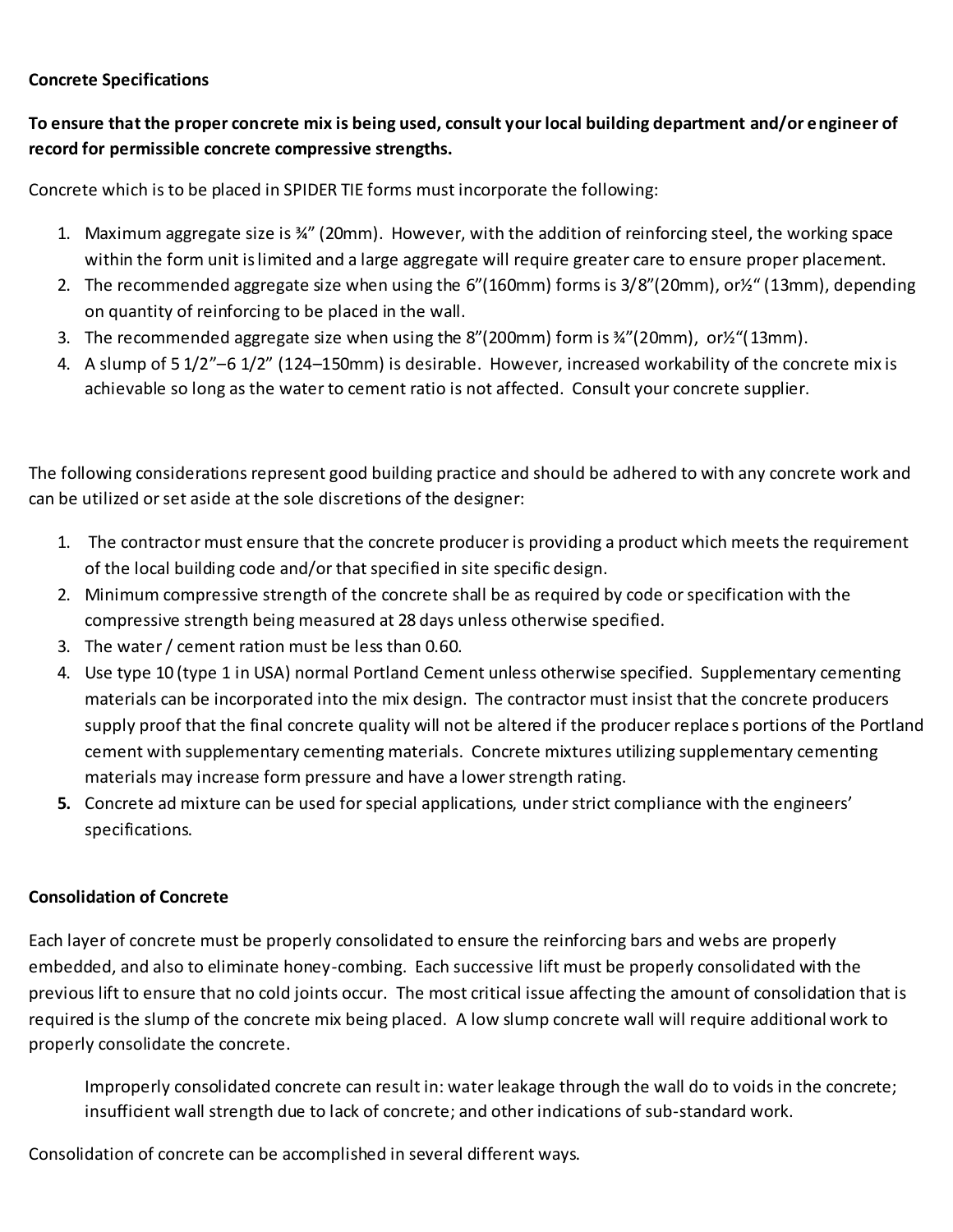- Hand Rodding
- **Internal Vibration**
- $\blacktriangleright$  External Vibration

**CONSOLIDATION MUST ALWAYS BE ACCOMPLISHED IN LIFTS AND NOT AN ENTIRE WALL AT ONE TIME. THE MAXIMUM RECOMMENDED DIAMETER FOR A VIBRATOR IS 1" (25 MM) OR LESS AND MAXIMUM HORSE POWER RATING OF 1 HP.**

# **EXPERIENCE HAS SHOWN THAT LARGER SIZED VIBRATORS CAN GET CAUGHT IN THE WEBS AND REINFORCING BARS, AND ALSO CREATE UNWANTED ADDITIONAL FORM PRESSURE LEADING TO THE INCREASED POTENTIAL OF FAILURE OF THE FORMS.**

There are many internal vibrators on the market. The installer must determine the vibrator that has the best balance of frequency and amplitude for his practice in the field.

Care should be taken when using concrete vibrators to use proper consolidation technique that will consolidate from the bottom of the form towards the tops. The objective of consolidation is to remove entrapped air inside the wall, in the freshly poured concrete. The technique to do this is to insert the head of the vibrator "fast-in" to the bottom of the wall and remove it "slow-out". Pulling the vibrator up slowly helps move the entrapped air up to the surface. In ideal conditions, pull out the vibrator at a rate of 3" per second and always keep the vibrator moving.

Many smaller construction projects do not have internal vibratos on site. For these sites, it is necessary to provide an alternative method of consolidating the concrete. Hand rodding can be used as an effective method of consolidation. As the form is being filled, hand rodding should provide effective manipulation of the concrete such that proper rebar embedment is achieved.

Another method for consolidation is external application of an activity that will effectively accomplish the same result of embedding reinforcing and filling any voids.

# **Completion of Concrete Placement**

If the SPIDER TIE System is to be continued for further stage of construction, it is recommended that the initial placement not be finished at the top of the wall. Leaving the concrete rough and unfinished will provide a better bond between successive lifts.

Reinforcement required to bridge cold joints may be specified by shop drawings or by l ocal codes. When the wall continues for further stages, it is also recommended to leave the concrete approximately 8" (400 mm) from the top of the wall so that the top half of the web is exposed above the concrete. This will allow the installer to tie down the first course of the next stage of construction if necessary.

When the wall will not be continued for further stages of construction, the concrete will need to be finished at the top of the wall to provide a relatively smooth surface. Typically, the wall will have a wood plate installed in conjunctions with anchor bolts to provide attachment for floor joists, or roof trusses / rafters. Anchor bolts can be placed following finishing of the wall according to local building codes requirements for anchorage. Before the fresh concrete has begun to cure, the walls should be rechecked for plumb and then necessary adjustments made.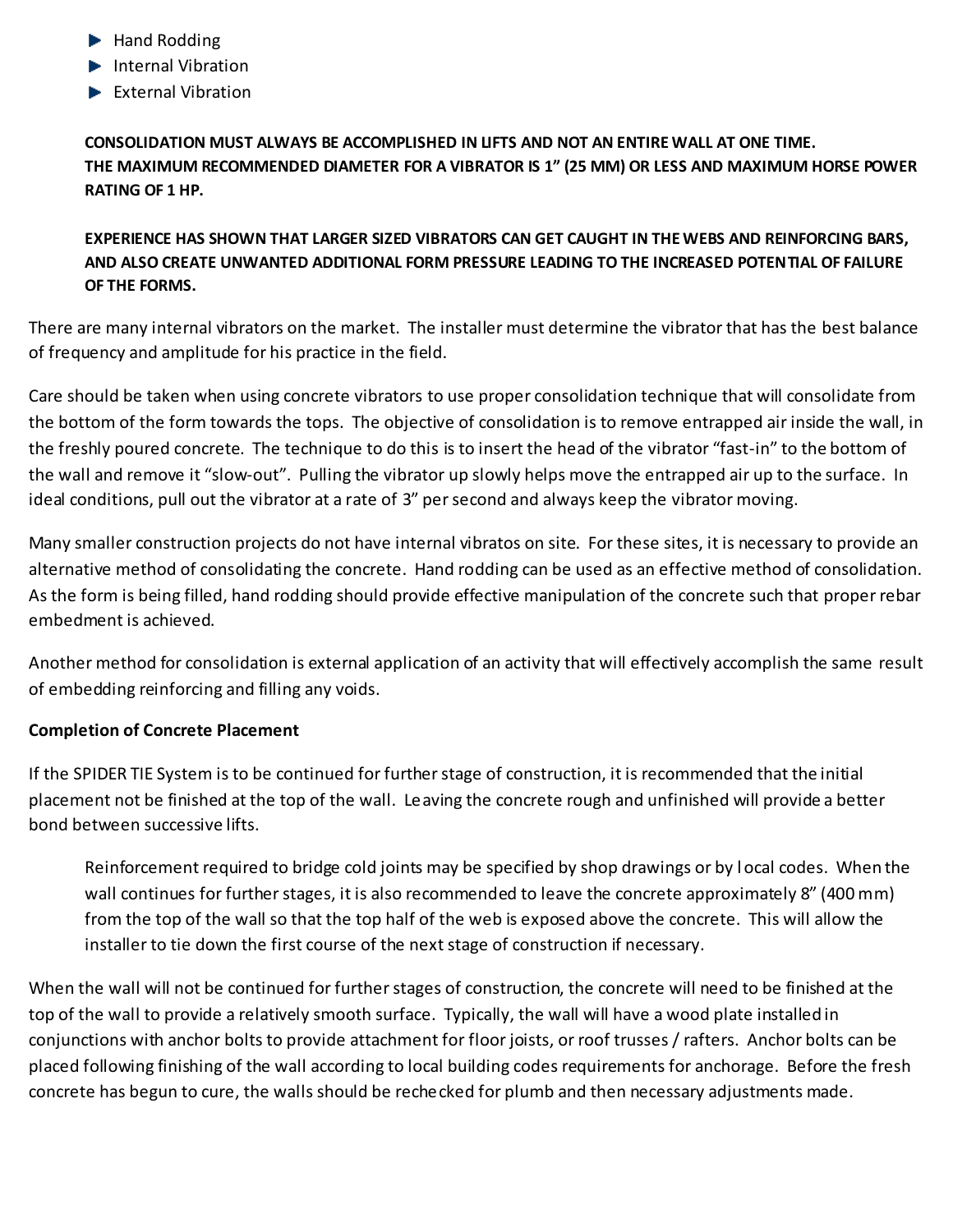#### **Above Grade Walls**

The installation of SPIDER TIE System above grade is essentially the same as for below grade applications. However, due to different loading conditions, the reinforcing patterns and the form size may be somewhat different. Above grade walls will likely contain more windows and door openings than below grade walls or foundation walls.

The design of above grade wall is also subject to seismic loads, wind loads, snow loads and super imposed loads from the roof and additional floors, etc.

Care should be taken to identify and address the load conditions that have an impact on the wall design. They are influenced from size, wall heights and the reinforcing design in the wall, around all the openings and under point load locations such as: beams; girder trusses, etc.

In most cases, the form size for above grade walls may be smaller than the blow grade forms. This means a transitions in form size and the may be accommodated in the floor intersection detail.

Note: All openings greater than 2' (610 mm) in width will require additional reinforcing at the sides, below and over the opening.

**\*REFER TO LOCAL BUILDING CODES FOR REGUALTIONS OF REINFORCING ABOVE GRADE.**

**\*\*CHECK WITH LOCAL BUILDING CODES FOR ANCHORAGE OR DESIGN REQUIREMENTS CONNECTING THE TOP OF THE WALLS TO THE ROOF SYSTEM. A VARIATION OF ANCHORS AND STRAPS WILL BE REQUIRED TO BE INSERTED IN TO THE CONCRETE.**

#### **Additional Notes:**

OSB is not a recommended form ply.

**If you have any additional comments or questions, please contact our main office:**

**Phone: (435) 764-2255 Fax: (435) 755-2961 Email: [greg@spidertie.com](mailto:greg@spidertie.com) Website: www.spidertie.com**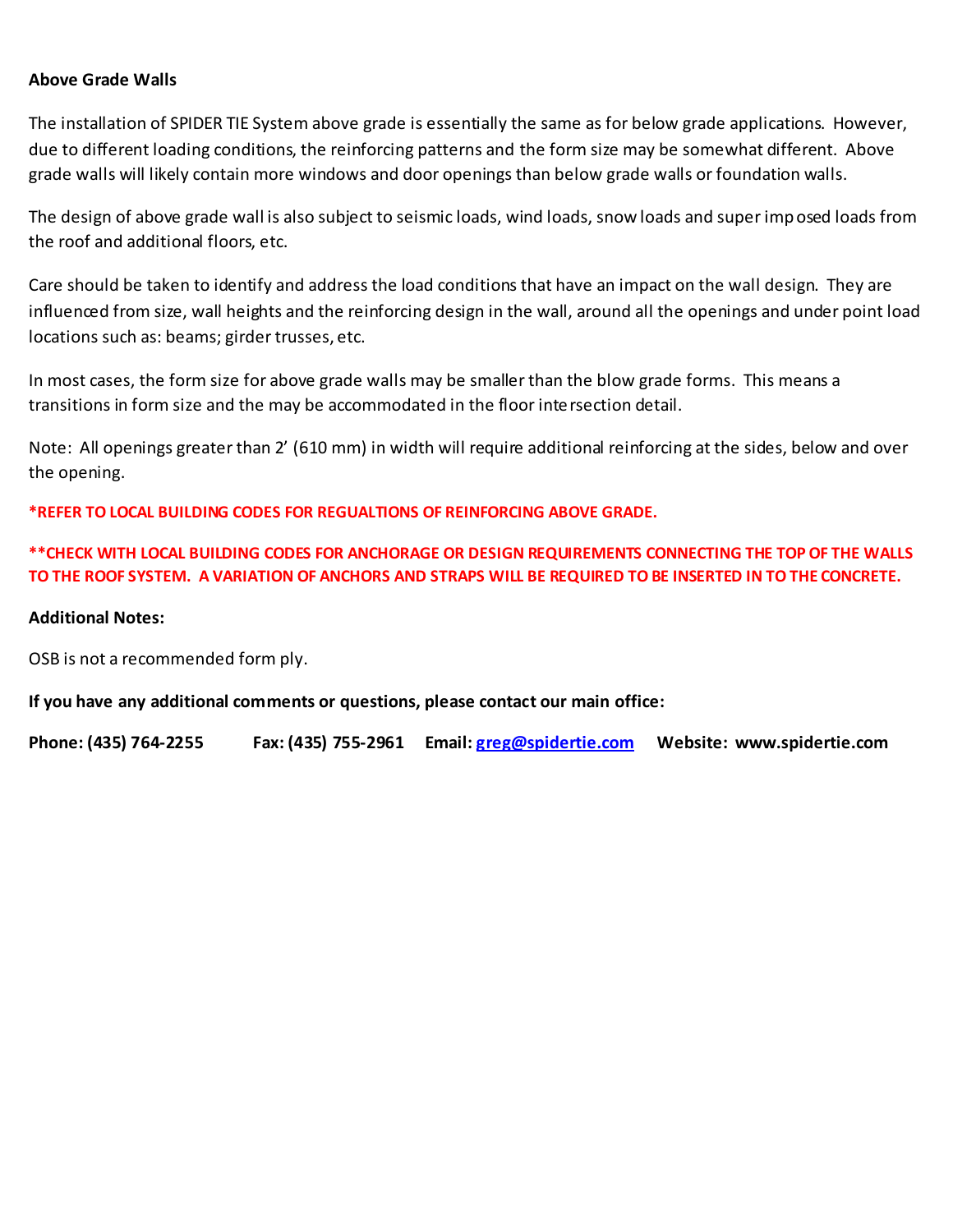# **Placement Checklist**

The following checklist is supplied by SPIDER TIE to assist the installer to complete a number of post-placement checks and procedures prior to leaving the project job site. SPIDER TIE encourages the installer to exercise its use on each installation.

| <b>DATE:</b> | <b>FOREMAN:</b> | ---<br>- |  |
|--------------|-----------------|----------|--|
|              |                 |          |  |
|              |                 |          |  |

- Is wall straight?
- Has concrete been properly consolidated?
- Have all tight areas such as joist/beam pockets, vents and windows been consolidated?
- Has wall been check for level and plumb?
- Has wall been checked for line?
- $\vert \vert$ Have anchor bolts been placed?
- Has concrete been cleaned from alignment/scaffold system?
- Has concrete been cleaned off slab/footing?  $\perp$
- Have tools been cleaned?
- П Have walls been re-checked for straight and level and plumb?

This listing is not meant to cover all aspects of review that an installer might complete to have successful SPIDER TIE Wall System installation. Because SPIDER TIE has no control over installation, workmanship, accessory materials or conditions, or application, no responsibility or expressed warranty, either as to merchantability or fitness for the particular purpose is made as to the performance or results of an installation using the SPIDER TIE Concrete Wall Forming System.

**IF THE WALLS ARE TO BE BACK FILLED PRIOR TO THE FIRST FLOOR BEING INSTALLED, THE CONTRACTOR MUST ENSURE THAT ADEQUATE BRACING IS FURNISHED TO WITHSTAND THE PRESSURE OF THE BACKFILL ON THE WALL.**